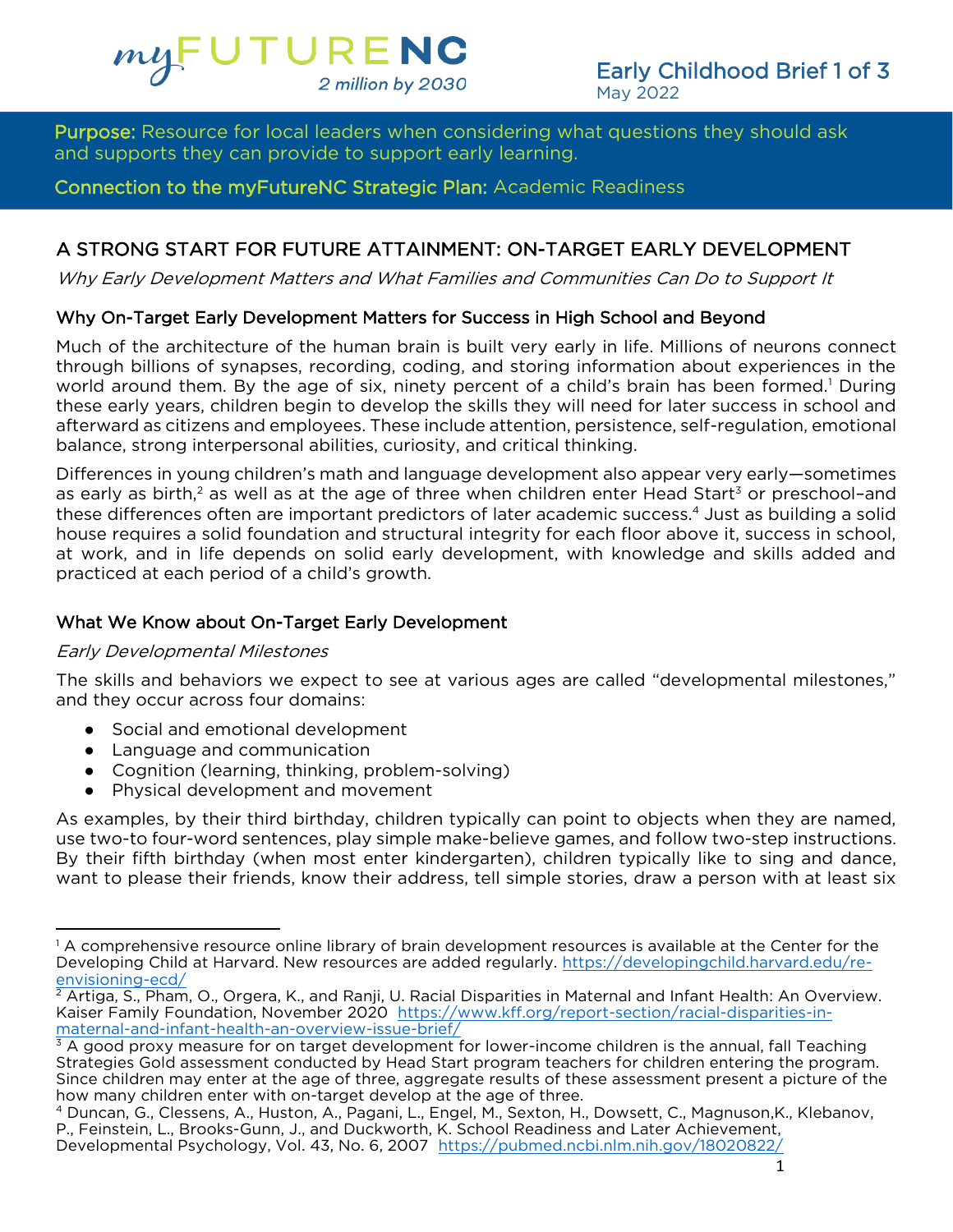

 $\frac{1}{2}$  parts, count ten things, copy shapes, while some letters, and navigate swings and climbing equipment.<sup>5</sup>

# Positive Adult-Child Interactions Support Early Development

Young children learn from the people who care for them. Early caregiving is not just about ensuring<br>that children have diapers, food, and protection from injury; more and more, we are learning that infant and toddler brain growth also is hugely influenced by the nature of the relationships between children and the adults who provide their care during the first weeks and months of life.

While these adults are often parents and extended family members, childcare providers and preschool teachers also are primary contributors to young children's on-target development and school readiness. When these interactions are frequent, reciprocal, responsive, and positive, children's health and wellbeing grow along with their bodies. children's health and wellbeing grow along with their bodies.

#### Adult and Societal Challenges Impact Early Development

When adult-child interactions are negative or inconsistent, or when children's attempts at interaction with the adults in their lives are simply ignored, early development can be affected, and early childhood developmental milestones are not met at expected ages. There are several factors that can impact an adult's ability to provide the positive adult-child interactions upon which early brain development depends. These include: brain development depends. These include:

- Postpartum depression
- Lack of knowledge about early child development
- Stresses related to solo parenting
- Stresses related to juggling employment, economic, and health challenges
- Lack of critical social supports, including extended families, neighborhood friends, faith-<br>based groups, and even online networks
- Substance abuse and addiction<br>• Chronic discrimination related to a perso
- 

● Chronic discrimination related to a person's race, language, or culture<br>In addition to the factors above, adversity and trauma—whether experienced directly by them or by the adults in their lives—can impact how children grow, especially in early childhood. Adverse Childhood Experiences can include physical or emotional abuse or neglect, family violence, or deaths in the family. Twenty-five NC counties offer supports for adults and children alike through the North Carolina PACES (Protective and Adverse Childhood Experiences) website. the [North Carolina PACES \(Protective and Adverse Childhood Experiences\) website.](https://www.pacesconnection.com/g/north-carolina-aces-connection)

#### Ways to Support On-Target Early Development Ways to Support On-Target Early Development

### High-Quality Early Childhood Programs

Consequently, many children do not demonstrate expected knowledge and skills at entry to<br>kindergarten. One way to improve these early developmental outcomes is through participation in high-quality early education and learning programs that support the developmental milestones and high-quality early education and learning programs that support the developmental milestones and positive adult-child interactions noted above.

For example, children living in lower-income circumstances who attend high-quality preschool and<br>whose families receive home visits by teachers or other trained professionals are "less likely to be enrolled in special education classes; more likely to become good junior high school students; and far more likely to graduate from high school." Positive outcomes continue into adulthood, with these far more likely to graduate from high school." Positive outcomes continue into adulthood, with these

<sup>&</sup>lt;sup>5</sup> [Developmental Milestones, Centers for Disease Control and Pr](https://www.cdc.gov/ncbddd/actearly/milestones/index.html)evention. Retrieved February 2022<br>https://www.cdc.gov/ncbddd/actearly/milestones/index.html

High Quality Early Care and Education, North Carolina Early Childhood Foundation. Retrieved February • Hig[h Quality Early Care and Education, North Carolina Early Childhood Foundation](https://buildthefoundation.org/issue/high-quality-early-care-and-education/). Retrieved February<br>2022 https://buildthefoundation.org/issue/high-quality-early-care-and-education/ 2022 https://buildthefoundation.org/issue/high-quality-early-care-and-education/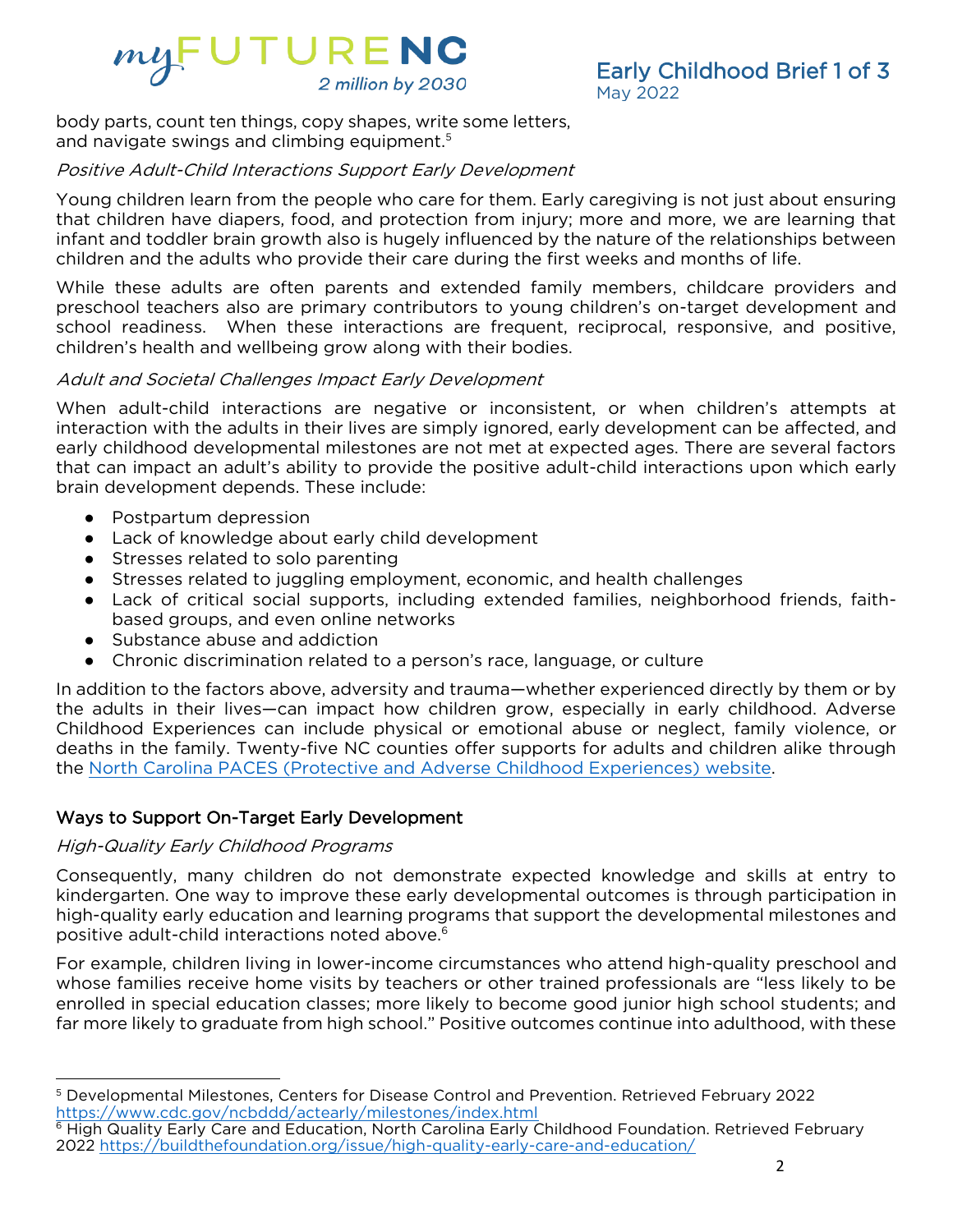# $myFUTURENC$ <br>  $2$  million by 2030

May 2022 present there more more to be called more and living the literature. to require public welfare or to become involved in criminal justice systems.<sup>7</sup>

# Measurement and Tracking of Early Development Progress

In addition, attending well child visits with a pediatrician is the most regular way to monitor a child's development. The American Academy of Pediatrics has developed a recommended schedule for infants through the age of five. For example, for infants, the Academy recommends five visits, with a formal development screening included when a child reaches nine months of age.

| Age of Child   | <b>Well Child Visits</b>                                                                                      | Developmental Screening                        |
|----------------|---------------------------------------------------------------------------------------------------------------|------------------------------------------------|
| Birth to age 1 | Five visits: Months one, two, four, six, $\vert$ At the 9 <sup>th</sup> month well child visit<br>nine and 12 |                                                |
| Age 1 to Age 2 | Three visits: Months 15, 18 and, 24                                                                           | At the 18 <sup>th</sup> month well child visit |
| Age 2 to Age 3 | Two visits: Months 30 and 36                                                                                  | At the 30 <sup>th</sup> month well child visit |
| Ages 4 and 5   | One visit per year                                                                                            | At the annual well child visit                 |

In addition to well child visits, there are easily accessible tools to help parents kn[ow what to](about:blank) expect at different ages and how to keep track of these accomplishments in real time. Sparkler is a free mobile phone app that tracks developmental milestones from birth to age six. The national Centers for Disease Control and Prevention also provides several tracking tools in its Learn the Signs, Act Early developmental monitoring program, including a free milestone tracker app. All are available at the Apple App Store or on Google Play. at the Apple App Store or on Google Play.

#### $\overline{ }$ Actions Families Can Take to Support Early Development

# 1. Track Developmental Milestones and Share with Your Pediatrician

Download and regularly use a screening app like the ones described above. If you see a disconnect<br>between your child's development and expected developmental milestones, the NC Infant-Toddler Program can help refer you to a local early intervention service. This program also offers free resources to families, in English and Spanish, including a resource directory and a developmental milestones chart. In addition, there are 17 Children's Developmental Service Agencies across the state that support families at the community level.

#### state that support families at the community level. 2. Make Time for One-to-One Interactions with Your Child: Reading, Counting, Singing, and Playing

A free web video series, *The Basics*, provides many examples of ways parents can promote early brain development through intentional interactions with their infants and toddlers. The website also includes tips and resources for parents and community members. For example, you can start to read to your child soon after birth with a target of 15 minutes each day. Sign up with the Dolly Parton Imagination Library and Reach Out and Read Carolinas to receive free, age-appropriate books for you and your baby.

#### you and your baby. 3. Use Technology Sparingly

[Early brain development requires regular, positive human](https://www.naeyc.org/resources/topics/technology-and-media/infants-and-toddlers) interaction with engaged adults. The National Association for the Education of Young Children recommends using technology not as a babysitter but instead as a shared reading, picture, and music tool with an actively engaged parent or other adult present. If your infant or toddler is cared for in either family or center-based childcare, be sure that the approach to childcare emphasizes holding, reading, singing, counting, outdoor play, and other adult-child interactions instead of TV time. and other adult-child interactions instead of TV time.

<sup>&</sup>lt;sup>7</sup> Early Childhood Education Matters: The Science Says It Does. Buffet Early Childhood Institute, November<br>2020. https://buffettinstitute.nebraska.edu/news-and-events/early-years-matter/early-childhoodeducation-matters-the-science-says-it-does education-matters-the-science-says-it-does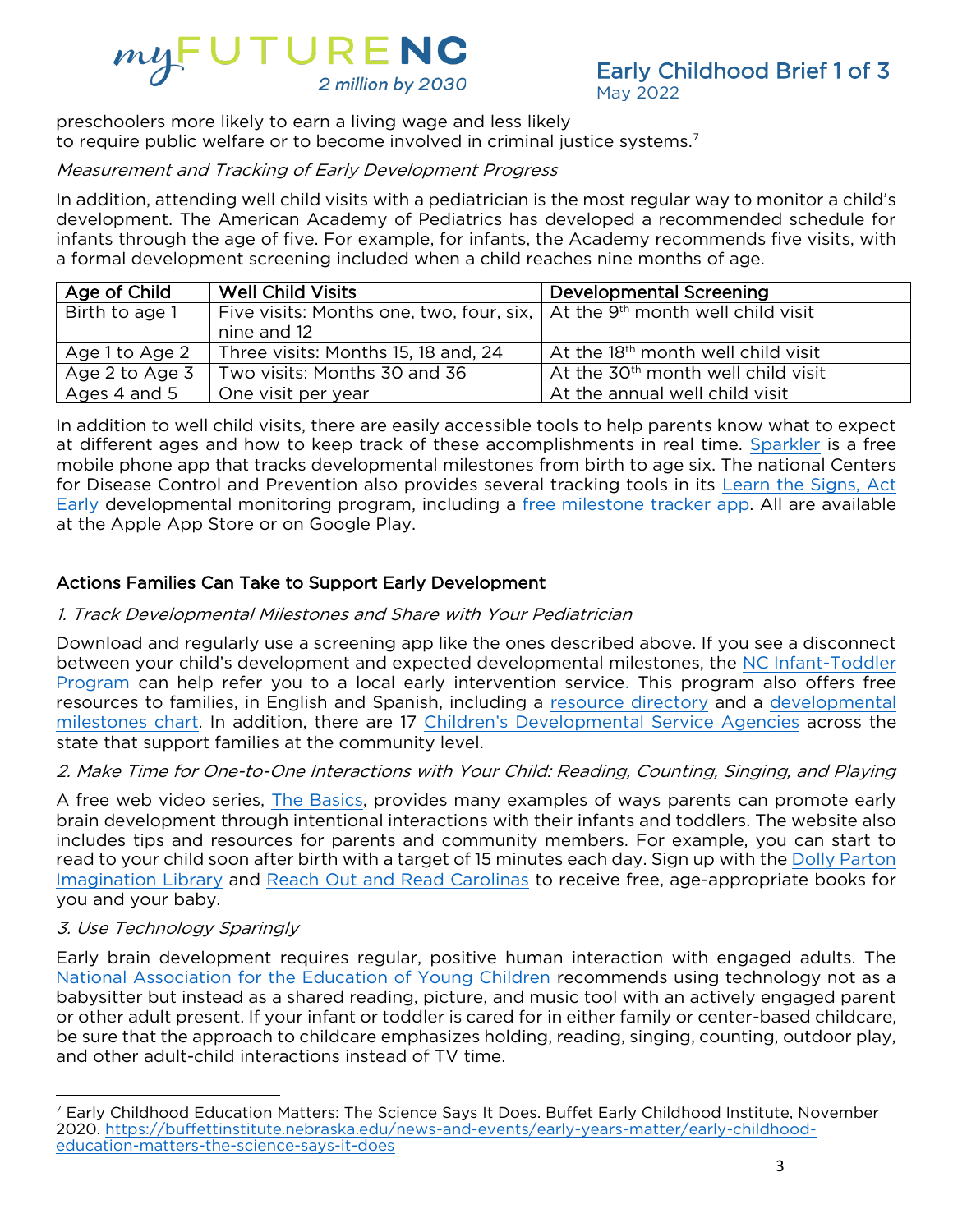

#### 4. Learn about North Carolina's Kindergarten Readiness **Expectations**

Explore [Let's Get Ready: A Family's Guide to Supporting Kindergarten Readiness](https://www.dpi.nc.gov/media/10151/open), available from<br>the North Carolina Department of Public Instruction online and at local libraries. the North Carolina Department of Public Instruction online and at local libraries.

# 5. Enroll Your Child in NC PreK

[Only about half of](https://dashboard.myfuturenc.org/academic-readiness/nc-pre-k-enrollment/) eligible four-year old children (53%) are enrolled in the NC PreK program.<br>myFutureNC's goal is for each county to enroll 75% of eligible children by 2030. To date, only 43 of North Carolina's 100 counties have met this goal. Contact your local Smart Start partnership to see if your child is eligible. Eligible children may be accepted throughout the year upon reaching their if your children eligible. Eligible children may be accepted throughout the year upon reaching their<br>fourth hirthday

fourth birthday.<br>Once you are enrolled, meet with your child's teachers at the very beginning to understand how they assess children's strengths at entry and how they will tailor the learning experience to build on these strengths and address developmental challenges. Then meet half-way through the year and again at the end (in person, when possible) to learn how your child has progressed. again at the end (in person, when possible) to learn how your child has progressed.

#### Actions Community Leaders Can Take to Support On-Target Development Actions Community Leaders Can Take to Support On-Target Development

1. Partner with North Carolina Smart Start in Your Community to Engage Families with Young children and All Who Support and Care for Them

opportunities for *all children* to get a strong start in life, but authentic engagement with families on<br>creating community strategies for supporting on-target early development often requires creating community strategies for supporting on-targ[et early developm](https://www.smartstart.org/smart-start-in-your-community/)ent often requires<br>sensitivity. Contact the NC Smart Start Partnership site that serves your county for help. Smart Start has developed a Family Engagement and Leadership Action Guide and Toolkit to help with local knowledge development, action, and advocacy for the wellbeing of all children in a community. knowledge development, action, and advocacy for the wellbeing of all children in a community.

# 2. Lead an Effort to Map Your Community's Early Childhood Assets and Challenges

The national *Strengthening Families* initiative has identified five "protective factors" essential to early development: parental resilience; social connections; knowledge of parenting and child development: concrete support in times of need; and children's social and emotional competence.<sup>8</sup> development; concrete support in times of need; and children's social and emotional competence.<br>Alongside other local leaders and community members, use the *Strengthening Families* framework<br>to man what is and is not work to map what is and is not working to support families and children in your community. The NC State Profile for<br>Communities Grants and coaching are available along with online community-building quides <sup>10</sup> for communities. Grants and coaching are available along with online community-building guides.<sup>10</sup>

# 3. Explore a Children's Funding Project

The national [Children's Funding Project](https://www.childrensfundingproject.org/) provides a portfolio of useful resources and technical<br>assistance to jurisdictions interested in increasing public funding focused on children. These include:

- Fiscal Mapping: This framework supports mapping federal, state, county, and local funding<br>directed at meeting children's needs. In North Carolina. Buncombe County, and the NC Farly directed at meeting children's needs. In North Carolina, Buncombe County, and the NC Early Child Funding Project have competed fiscal mapping initiatives.
	- Local Dedicated Children's Funds: Local dedicated funds, approved by voters in a<br>community support a specific purpose and cannot be "reallocated or preempted" Dedicated community, support a specific purpose and cannot be "reallocated or preempted." Dedicated

<sup>&</sup>lt;sup>8</sup> [Protective Factors Framework, Center for the](about:blank) Study of Social Policy, 2021. https://cssp.org/our-<br>work/projects/protective-factors-framework/

Strengthening Families North Carolina: State Profile, Center for the Study of Social Policy, 2021. https://cssp.org/wp-content/uploads/2018/10/North-Carolina-Profile-2021.pdf

Community Building Publications and Resources, Center for the Study of Social Policy, 2021. Online at: https://cssp.org/publications-resources/?foc=building-strong-communities https://cssp.org/publications-resources/?foc=building-strong-communities-